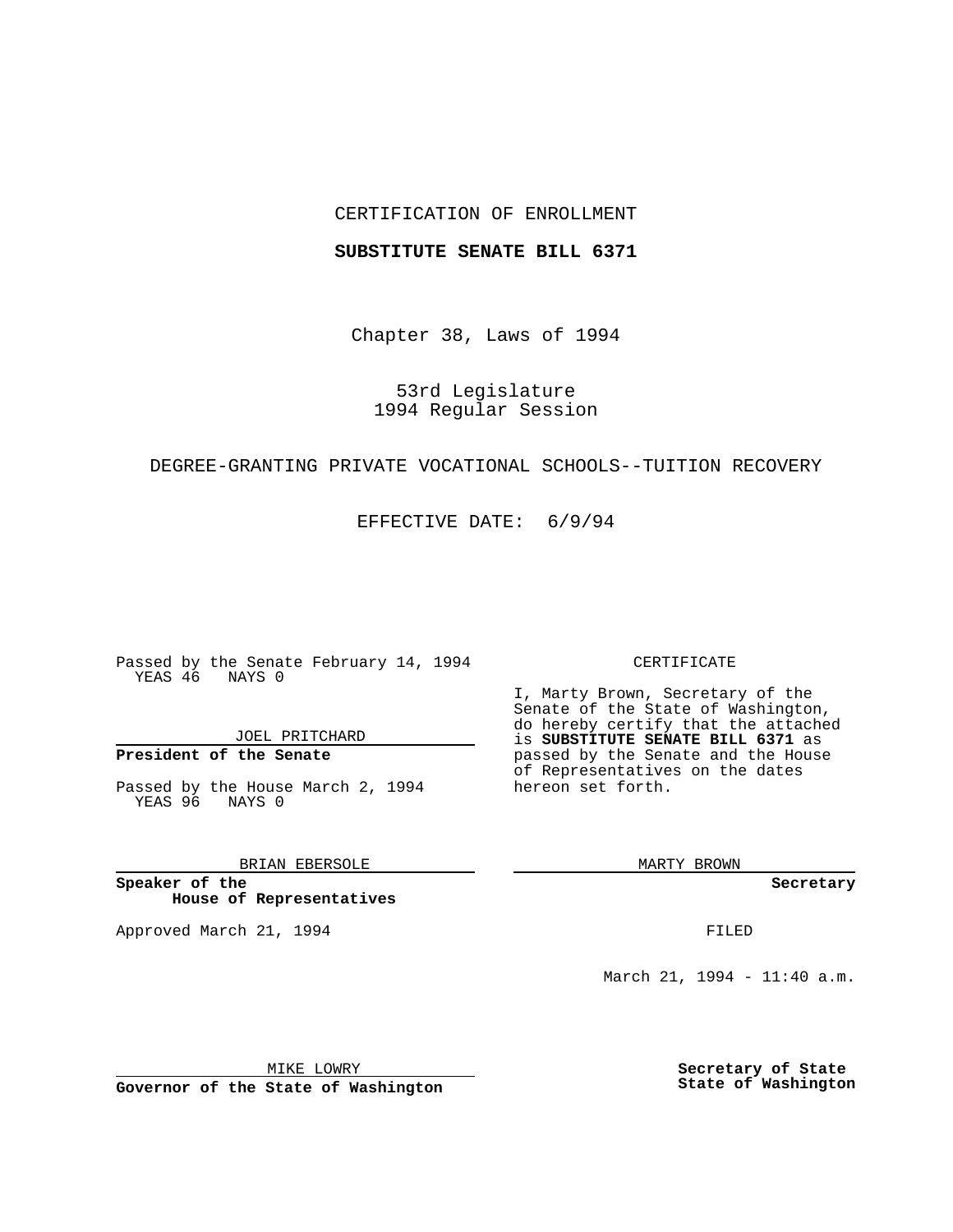# **SUBSTITUTE SENATE BILL 6371** \_\_\_\_\_\_\_\_\_\_\_\_\_\_\_\_\_\_\_\_\_\_\_\_\_\_\_\_\_\_\_\_\_\_\_\_\_\_\_\_\_\_\_\_\_\_\_

\_\_\_\_\_\_\_\_\_\_\_\_\_\_\_\_\_\_\_\_\_\_\_\_\_\_\_\_\_\_\_\_\_\_\_\_\_\_\_\_\_\_\_\_\_\_\_

Passed Legislature - 1994 Regular Session

## **State of Washington 53rd Legislature 1994 Regular Session**

**By** Senate Committee on Higher Education (originally sponsored by Senators Bauer, Prince, Sheldon, Winsley and Drew)

Read first time 02/03/94.

 AN ACT Relating to degree-granting authority; amending RCW 28B.85.020, 28B.85.040, and 28C.10.040; and adding new sections to chapter 28B.85 RCW.

BE IT ENACTED BY THE LEGISLATURE OF THE STATE OF WASHINGTON:

 **Sec. 1.** RCW 28B.85.020 and 1986 c 136 s 2 are each amended to read as follows:

The board:

 (1) Shall adopt by rule minimum standards for degree-granting institutions concerning granting of degrees, quality of education, unfair business practices, financial stability, and other necessary measures to protect citizens of this state against substandard, fraudulent, or deceptive practices. The board shall adopt the rules in 13 accordance with chapter 34.05 RCW;

 (2) May investigate any entity the board reasonably believes to be subject to the jurisdiction of this chapter. In connection with the investigation, the board may administer oaths and affirmations, issue subpoenas and compel attendance, take evidence, and require the production of any books, papers, correspondence, memorandums, or other records which the board deems relevant or material to the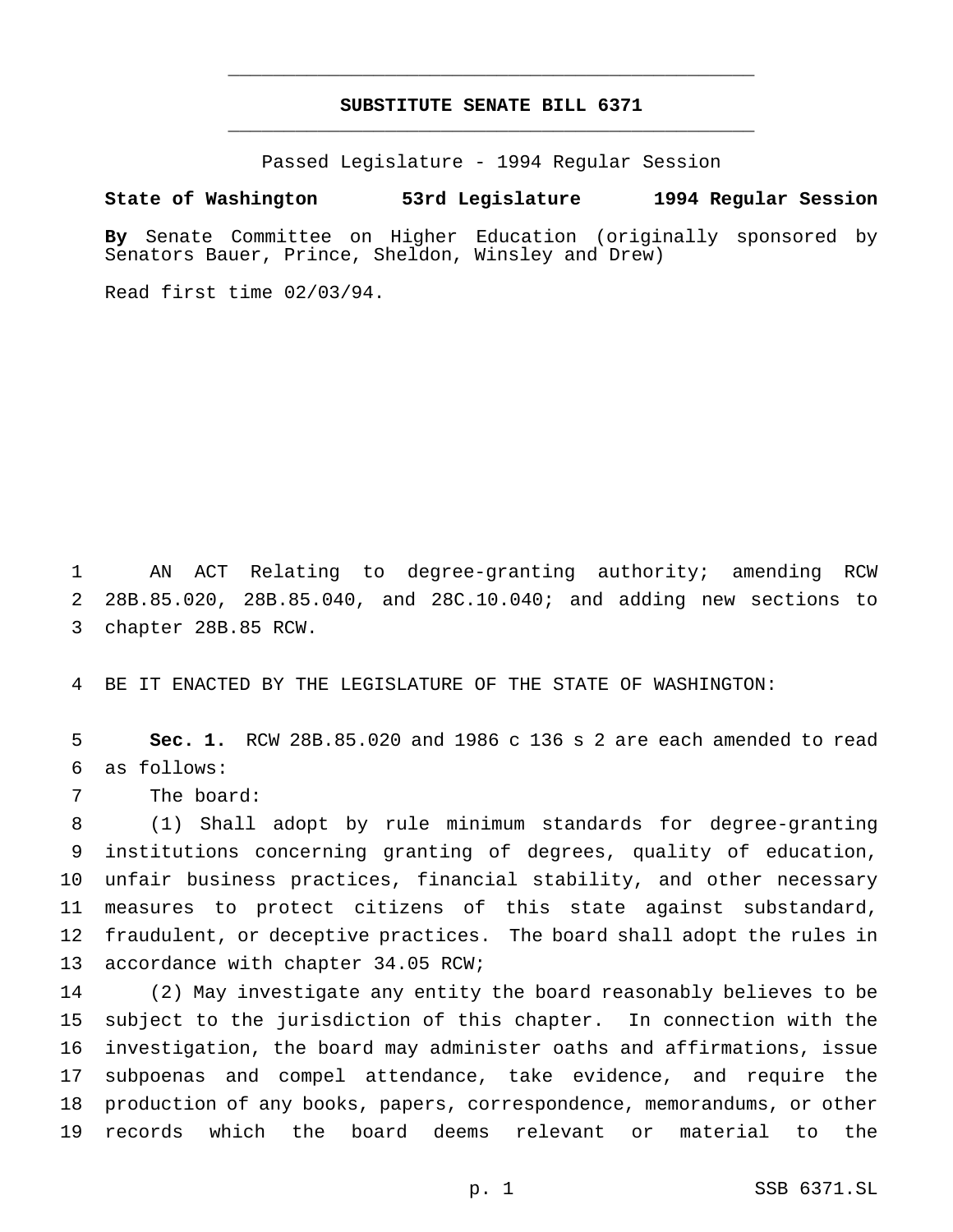investigation. The board, including its staff and any other authorized persons, may conduct site inspections and examine records of all institutions subject to this chapter;

4 (3) Shall develop an interagency agreement with the ((commission for vocational education or its successor agency)) work force training and education coordinating board to regulate degree-granting private 7 vocational schools with respect to degree and nondegree programs.

 **Sec. 2.** RCW 28B.85.040 and 1986 c 136 s 4 are each amended to read as follows:

 (1) An institution or person shall not advertise, offer, sell, or award a degree or any other type of educational credential unless the student has enrolled in and successfully completed a prescribed program of study, as outlined in the institution's publications. This prohibition shall not apply to honorary credentials clearly designated as such on the front side of the diploma or certificate and awarded by institutions offering other educational credentials in compliance with state law.

 (2) Except as provided in subsection (1) of this section, this chapter shall not apply to:

20 (a) Any public college, university, ((or other entity)) community 21 college, technical college, or institute operating as part of the 22 public higher educational system of this state.

 (b) Institutions that have been accredited by an accrediting association recognized by the agency for the purposes of this chapter, provided that an institution, branch, extension, or facility operating within the state of Washington which is affiliated with an institution operating in another state must be a separately accredited member institution of any such accrediting association to qualify for this exemption.

 (c) Institutions of a religious character, but only as to those education programs devoted exclusively to religious or theological objectives if the programs are represented in an accurate manner in institutional catalogs and other official publications.

 (d) Institutions not otherwise exempt which offer only workshops or seminars lasting no longer than three calendar days and for which academic credit is not awarded.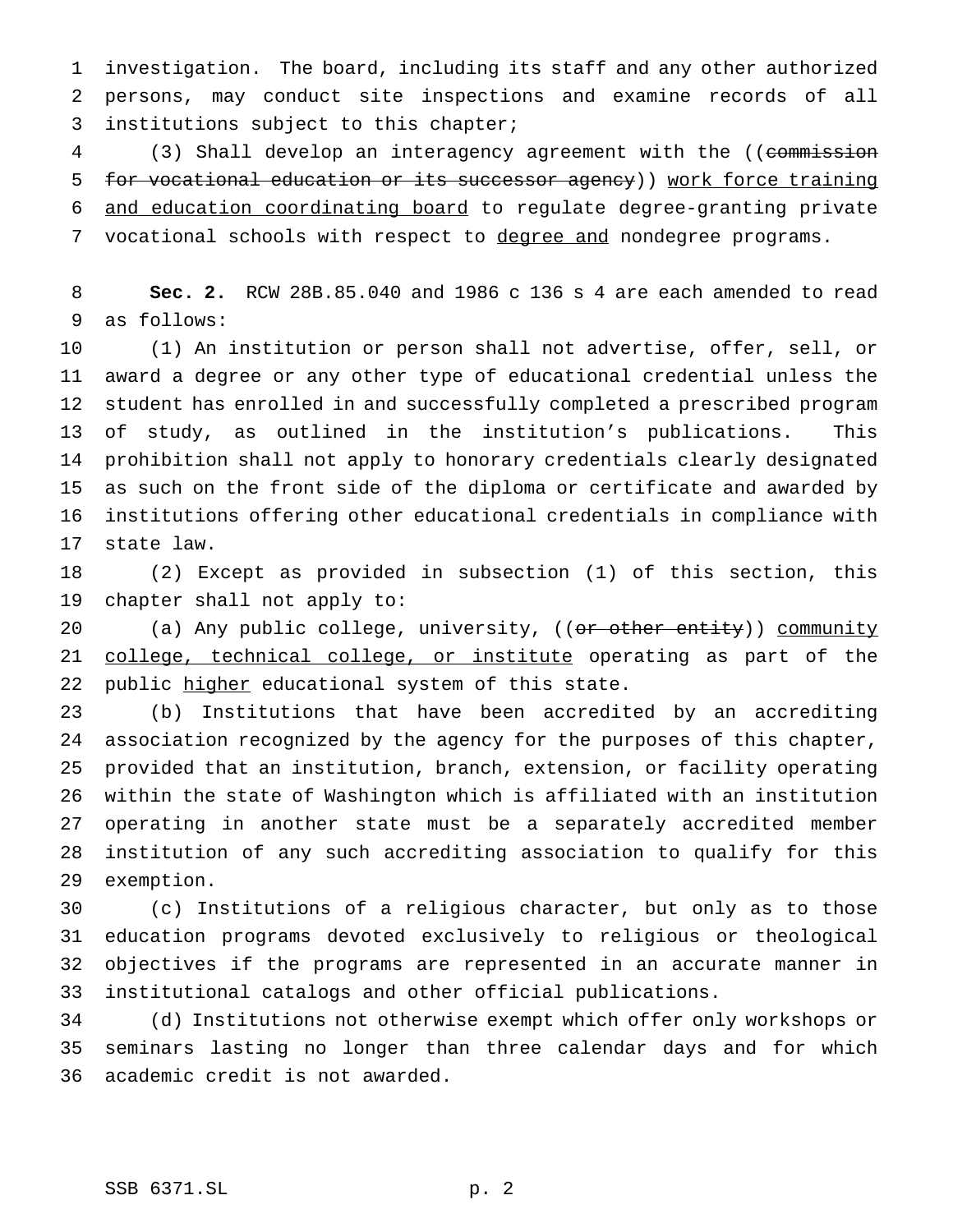NEW SECTION. **Sec. 3.** A new section is added to chapter 28B.85 RCW to read as follows:

 The board shall deposit all moneys received under section 4 of this act into a separate account in the tuition recovery trust fund established under RCW 43.84.092. Moneys deposited in the fund by the board shall be spent only for the purposes under section 4 of this act. Claims against the fund made by students in degree programs shall be limited to the assets in the board's separate account in the tuition recovery trust fund. Claims against the fund made by students in nondegree programs shall be limited to assets deposited by the work force training and education coordinating board in the tuition recovery trust fund. Disbursements from its account in the fund shall be made on authorization of the board.

 NEW SECTION. **Sec. 4.** A new section is added to chapter 28B.85 RCW to read as follows:

 (1) The board shall maintain and administer a separate account for degree-granting private vocational schools in the tuition recovery trust fund established under RCW 43.84.092. The board shall require any degree-granting private vocational school subject to this chapter to make cash deposits into the board's account in the tuition recovery trust fund in an amount determined by the board.

 (2) All funds collected for the board's account in the tuition recovery trust fund are payable to the state for the benefit and protection of any student or enrollee of a degree-granting private vocational school's degree programs authorized under this chapter, or in the case of a minor, his or her parent or guardian for purposes including but not limited to the settlement of claims related to school closures and complaints filed under RCW 28B.85.090(1). The board's account shall be liable for settlement of claims and costs of administration, but shall not be liable to pay out or recover penalties assessed under RCW 28B.85.100 or 28B.85.110. No liability accrues to the state of Washington from claims made against the fund.

 (3) The board shall establish by rule a minimum operating balance that is required to be on deposit in its account in the fund by a specified date and maintained thereafter. If disbursals reduce the account below the minimum amount, each participating degree-granting private vocational school shall be assessed a pro rata share of the deficiency created, based on the incremental scale of each school's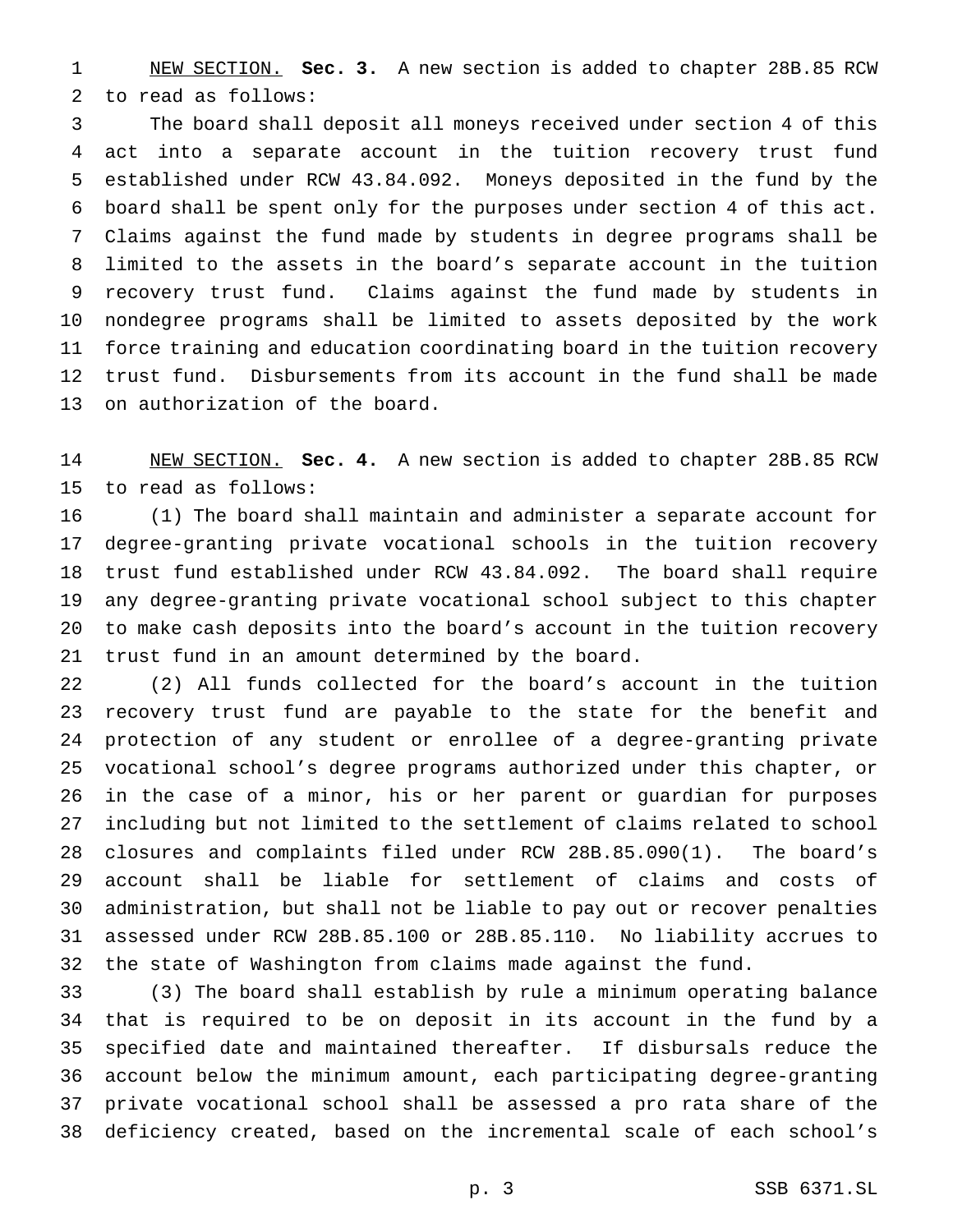liability specified in subsection (5) of this section. The board shall adopt by rule schedules of times and amounts for effecting payments of assessments.

 (4) To be and remain authorized under this chapter each degree- granting private vocational school shall, in addition to other requirements under this chapter, make cash deposits into the board's account in the tuition recovery trust fund as a means to assure payment of claims brought under this chapter.

 (5) The amount of liability that can be satisfied by this account on behalf of each individual degree-granting private vocational school authorized under this chapter shall be established by the board, based on an incremental scale that recognizes the average amount of unearned prepaid tuition paid for degree programs that is in possession of the degree-granting private vocational school.

 (6) The account's liability with respect to each participating degree-granting private vocational school commences on the date of its initial deposit into the fund and ceases one year from the date it is no longer authorized under this chapter.

 (7) The board shall adopt by rule a matrix for calculating the deposits into the account required of each degree-granting private vocational school.

 (8) No vested right or interest in deposited funds is created or implied for the depositor, either at any time during the operation of the fund or at any such future time that the board's account in the fund may be dissolved. All funds deposited are payable to the state for the purposes described under this section. No deposits made into the fund by any degree-granting private vocational school are transferable. If the majority ownership interest in a school is conveyed through sale or other means to different ownership, all contributions made to the date of conveyance accrue to the fund. The new owner commences contributions under provisions applying to new applicants. The board shall maintain its account in the fund, serve appropriate notices to affected entities when scheduled deposits are due, collect deposits, and make disbursements to settle claims against its account.

 (9) To settle claims adjudicated under RCW 28B.85.090(1) and claims resulting when a degree-granting private vocational school ceases to provide educational services, the board may make disbursements from its account following the procedure in this subsection.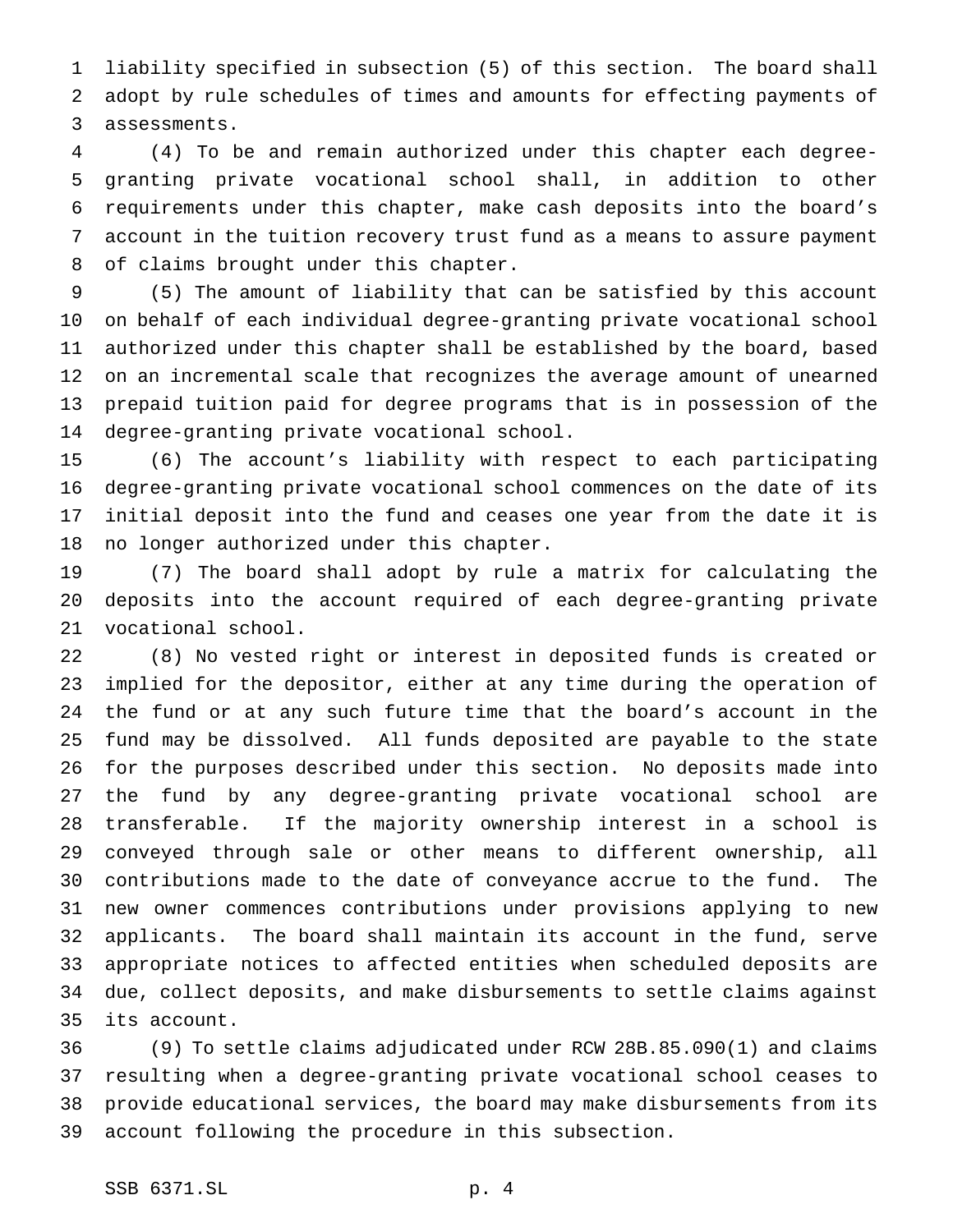(a) The board shall attempt to notify all potential claimants. The unavailability of records and other circumstances surrounding a school closure may make it impossible or unreasonable for the board to ascertain the names and locations of each potential claimant but the board shall make reasonable inquiries to secure that information from all likely sources. The board shall then proceed to settle the claims on the basis of information in its possession. The board is not responsible or liable for claims or for handling claims that may subsequently appear or be discovered.

 (b) Thirty days after identified potential claimants have been notified, if a claimant refuses or neglects to file a claim verification as requested in such notice, the board shall be relieved of further duty or action on behalf of the claimant under this chapter. (c) After verification and review, the board may disburse funds from its account in the tuition recovery trust fund to settle or compromise the claims. However, the liability of its account for claims against the closed degree-granting private vocational school shall not exceed the maximum amount of liability assigned to that degree-granting private vocational school under subsection (5) of this section.

 (d) In the instance of claims against a closed school, the board shall seek to recover such disbursed funds from the assets of the defaulted degree-granting private vocational school, including but not limited to asserting claims as a creditor in bankruptcy proceedings.

 (10) If funds are disbursed to settle claims against a currently authorized degree-granting private vocational school, the board shall make demand upon the authorized school for recovery. The board shall adopt by rule schedules of times and amounts for effecting recoveries. A degree-granting private vocational school's failure to perform subjects its authorization to suspension or revocation under RCW 28B.85.080 in addition to any other remedies available to the board.

 **Sec. 5.** RCW 28C.10.040 and 1986 c 299 s 4 are each amended to read as follows:

The agency:

 (1) Shall maintain a list of private vocational schools licensed under this chapter;

 (2) Shall adopt rules in accordance with chapter 34.05 RCW to carry out this chapter;